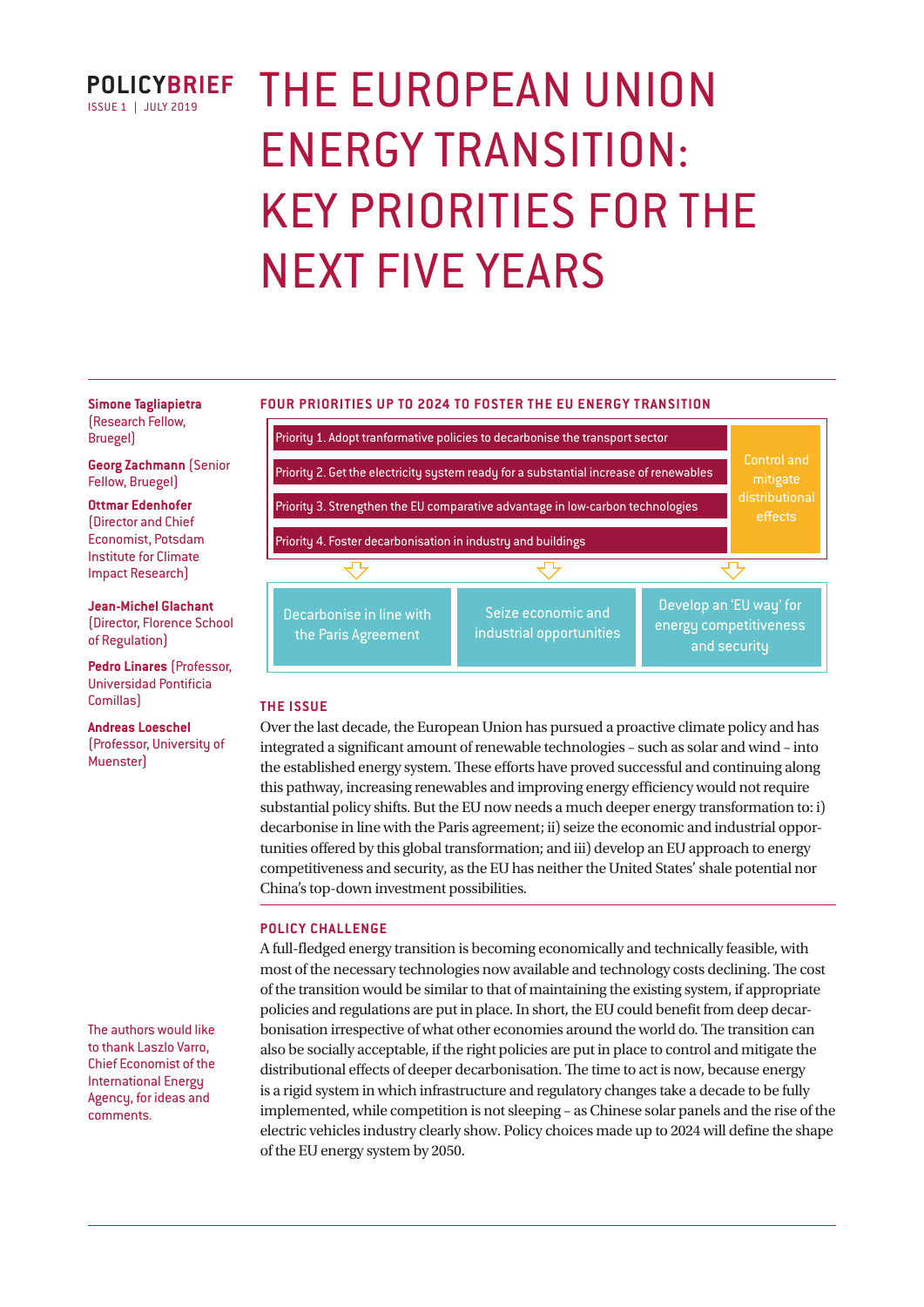# **1 SETTING THE RIGHT ENERGY PRIORITIES FOR THE NEW EU INSTITUTIONAL CYCLE**

The new members of the European Parliament and European Commission who start their mandates in 2019 should put in place major policy elements to unleash the energy transition. Political capital is – as always – limited, but four priorities are crucial to foster the EU energy transition: i) adopt transformative policies to decarbonise the transport sector; ii) prepare the electricity system for a substantial increase in renewables<sup>1</sup>, at acceptable cost and without compromising security; iii) strengthen the EU's comparative advantage in low-carbon technologies; and iv) foster the decarbonisation of industry and buildings.

The deep decarbonisation of electricity, transport, industry and buildings is an environmental imperative for Europe, and a unique economic opportunity. Decarbonising the European economy would make a significant contribution to the fight against global warming, as well as cleaning-up the air European citizens breath every day. Air pollution continues to be an invisible killer in Europe, causing each year almost half a million premature deaths (European Environment Agency, 2018a). Decarbonising the European economy also signifies investing in the industries of tomorrow. Europe has the potential to be a global leader in the manufacture of products such as wind turbines, electric cars and new-generation batteries. Investing in these industries can ensure the European manufacturing system's long-term

economic competitiveness and sustainability<sup>2</sup>.

Decarbonisation policies should be carefully crafted because without extensive consideration of their distributional consequences there is a risk of social backlash<sup>3</sup>. Avoiding this risk is possible, but it is crucial that the EU and national governments properly assess the distributional effects of their energy and climate policies, and take adequate measures to address them (Tagliapietra and Zachmann, 2018). This also applies to carbon pricing: the gap between actual prices and those required to achieve ambitious climate change mitigation could be closed by promoting public acceptance of carbon pricing through the effective use of the substantial revenues raised (Klenert *et al*, 2017).

# **2 KEY POLICY PRIORITIES TO FOSTER THE EU ENERGY TRANSITION**

**PRIORITY 1: ADOPT TRANSFORMATIVE POLICIES TO DECARBONISE THE TRANSPORT SECTOR**  Between 1990 and 2016, the EU's greenhouse gas emissions decreased significantly in all sectors with the exception of transport, which saw a 20 percent increase (European Environment Agency, 2018b) (Figure 1). Transport is thus becoming a key obstacle to EU decarbonisation. A particular focus should be placed on decarbonising road transport because it is responsible for more than 70 percent of overall transport emissions.

- 1. Over the last decade, renewables have become substantially more important in the EU energy mix. In 2017, the share of energy from renewable sources in EU gross final energy consumption reached 17.5 percent, up from 8.5 percent in 2004 (Eurostat, 2019).
- 2. See Fredriksson *et al* (2018) for an in-depth discussion of the case of electric vehicles.
- 3. As illustrated by France's 'Gilets jaunes' movement, which kicked-off when the government announced its intention to rise fuel prices for environmental reasons, and then rapidly targeted overall high cost of living, claiming that a disproportionate burden of the government's tax reforms were falling on the middle classes.

**Figure 1: EU greenhouse gas emissions by sector, 1990-2016**



Source: Bruegel based on European Environment Agency (2018). Note: 1990 = 100.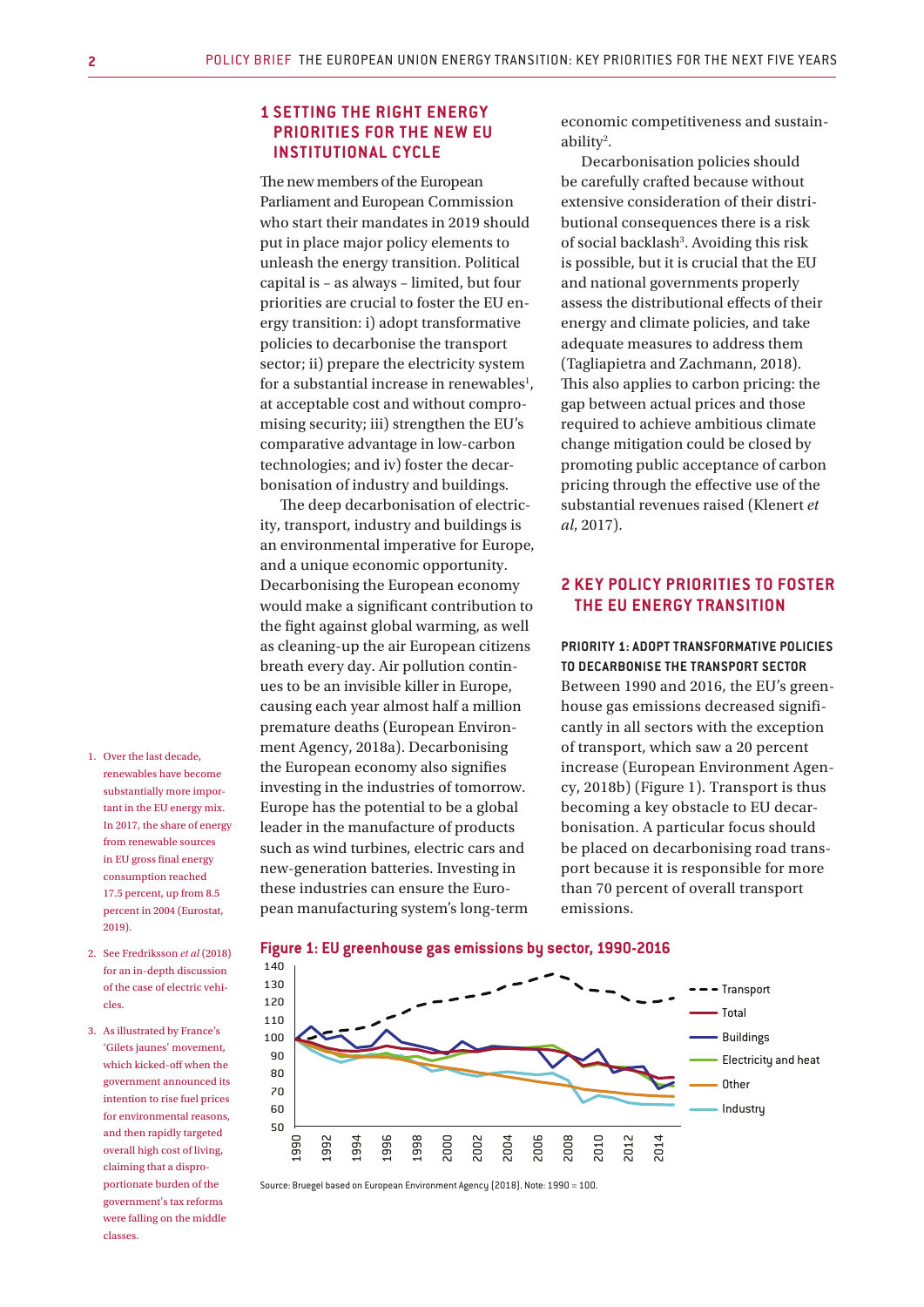Decarbonising road transport would also improve air quality in cities, which remains a fundamental challenge for better public health in Europe. All this should be done by assessing and addressing the distributive effects of transport decarbonisation policies, notably by taking into account that countries are made up of regions and constituencies with varying characteristics, including large semi-rural territories populated by low-income individuals deprived of public transport options and heavily sensitive to direct/indirect transport taxation (Zachmann, et al, 2018; Danesin and Linares, 2018). To achieve the EU vision of a carbon-neutral economy by 2050 (European Commission, 2018), much stronger policies are thus required for transportation. Otherwise, under current policies, transport emissions might well exceed 1990 levels by 15 percent in 2050 (European Environment Agency, 2016).

Decarbonisation of transport will involve a range of policies. First, to replace the kilometres travelled by road vehicles, public transport, alternative transport modes such as walking and cycling, and more integrated modes of mobility should be promoted. New mobility such as 'mobility-as-a-service' can be enabled by ongoing developments in digital technologies. For instance, smartphone apps can allow information about transportation services from public and private providers to be better combined through a single gateway that creates and manages the trip, for which users can pay via a single account. New approaches could help overcome a major comparative disadvantage of public transport – the longer door-to-door travel times – which mainly arise from the first and the last mile in the transport chain.

The environmental impact of freight transport could be reduced by promoting a switch from road to rail and maritime, and including the environmental cost of transport in the final purchase price of goods. To unleash the enormous decarbonisation potential of these options, new policies are needed, including economic incentives such as congestion charges, public investment in railways and urban public transport,

and new approaches to urban planning and development licencing. For aviation, modernisation of airport operations and air traffic control can deliver major efficiency gains. It should also be noted that very busy European air routes, such as Berlin to Frankfurt or Paris to Amsterdam, are suitable for international high-speed trains.

A second approach to the decarbonisation of transport is promotion of clean vehicles. The average age of the private car fleet in the EU is 7.5 years. This has been increasing since 2000, and in many EU countries this age even reaches 10 years (European Environment Agency, 2018c). The average car in Europe is, typically, high-emitting. Policies should therefore promote the accelerated substitution of the existing fleet by new, more advanced, low-emitting cars. From an economist's point of view, the first option would be to internalise fully into fuel prices the external costs of transport emissions, to disincentivise the use of older cars. However, public protests over fuel prices have shown that the political economy of these measures is very complex.

A combination of policies is therefore required, including carrots and sticks, starting from the key EU policy tool in the field: emission standards. In December 2018, the EU reached an agreement to reduce per kilometre carbon dioxide emissions from new cars by 37.5 percent by 2030 compared to 2021 (European Council, 2018). This represents a positive step, but it not enough to ensure the deep decarbonisation of the sector by 2050. Other tools to phase-out polluting cars could include: i) gradual, long-term increases in fuel taxes that internalise fully external costs (including congestion charges) but give consumers time to adapt; ii) higher registration taxes that deter consumers from buying highpolluting cars; and iii) limitations on highpolluting vehicles accessing metropolitan areas. To foster this transition and ensure its social acceptability, the following measures could be adopted: i) subsidies that help low-income consumers buy new cars and scrap their old ones; ii) policies that support the deployment of clean public transport (which may be crowded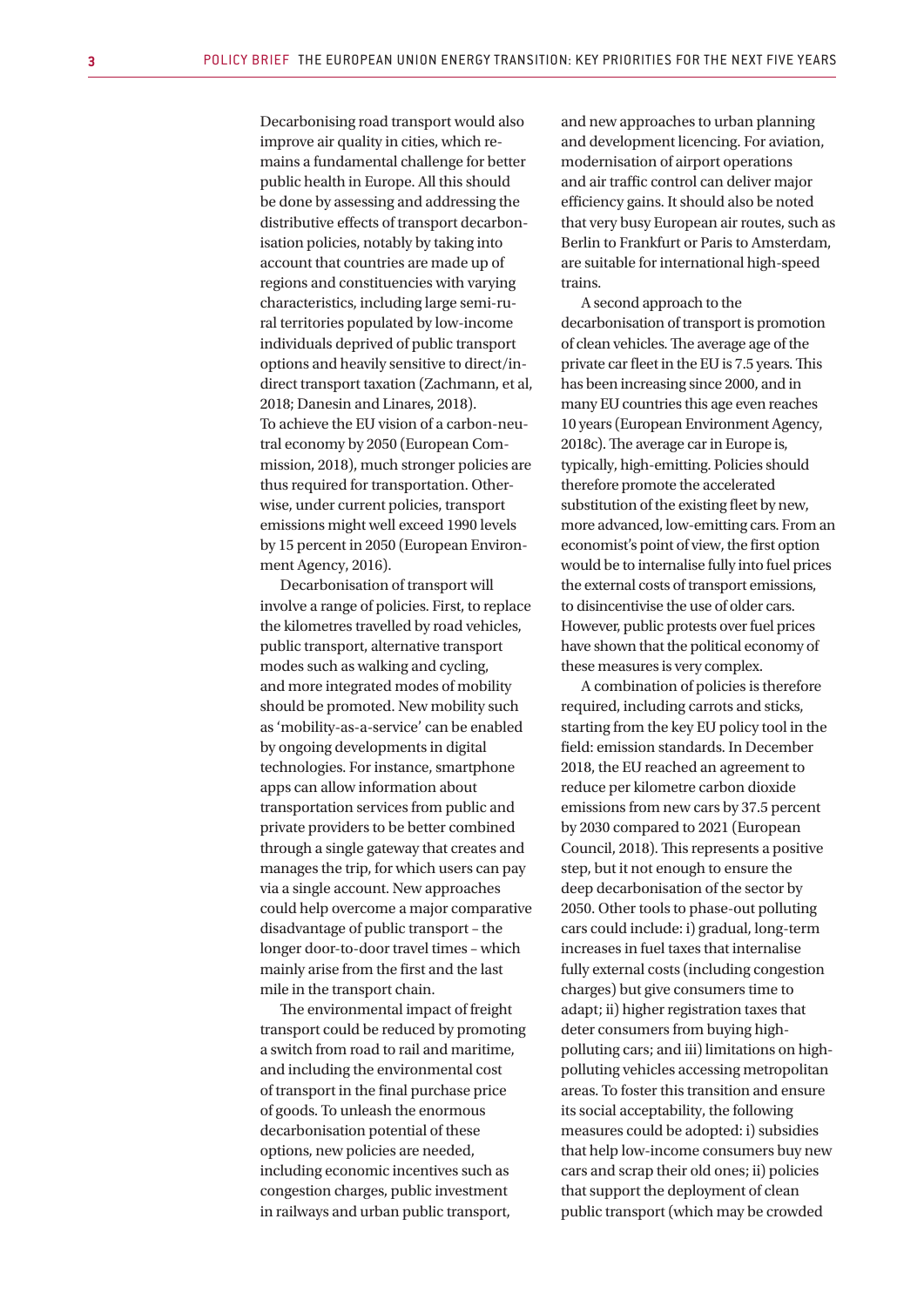out by car-sharing options); and iii) R&D support for alternative vehicles.

Electric vehicles have emerged as a promising option to decarbonise the energy input into transportation. With smart charging, electric vehicles might also add additional flexibility to the power system, and thus contribute to the further integration of even greater wind and solar energy production. But other technologies might also contribute to this decarbonisation, including loweremission combustion vehicles in the short term or hydrogen in the longer term. EU policy should be flexible enough to be able to take advantage, in a cost-effective way, of all the alternatives available.

For long-distance and heavy transport, technological uncertainty is far greater – not to mention maritime and air transport. In these cases, various options could contribute to decarbonisation, including advanced biofuels, green gas and synthetic fuels.

#### **PRIORITY 2: PREPARE THE ELECTRICITY SYSTEM FOR A SUBSTANTIAL INCREASE IN RENEWABLES**

In the EU, most of the expansion of renewable energy generation arises from utility-scale projects. Wind is more important in Europe than solar, and for wind the average project size is increasing. The most promising developments in recent years have been the technology and cost breakthroughs related to offshore wind, which have made possible really largescale developments. Progress has been made in integrating utility-scale renewables, but it is still an unfinished journey: transmission needs to be expanded both onshore and offshore, more flexibility needs to be added and ultimately a better market design is needed.

Furthermore, the European electricity sector is on the verge of structural change, towards more digitalisation and decentralisation. The last fundamental change in the EU energy industry was the establishment of wholesale markets in the 1990s. That change, together with the entry of new players and new technologies<sup>4</sup>, required new common EU rules on efficiency, competition and security. The European electricity transmission industry reorganised accordingly, creating a 'smart

grid 1.0'5 to make all this work.

The ambitious EU vision of a carbonneutral economy by 2050 calls for new fundamental changes, involving notably the greening of all the supply, activation of all demand-side management solutions, reviewing the stock of appliances, engines and their standards, sharing of all the assets, codes and data. This can only be achieved with a digitalised and decentralised energy system. Greater decentralisation and digitalisation would foster renewable energy deployment in a more efficient and cost-competitive way.

In this context, decentralisation of the energy sector would happen in various areas and for different reasons. Renewables generation would bring down the size of generating units: a nuclear power plant can have a capacity of 2 gigawatts and coal or natural gas-fired power plants a capacity of several hundred megawatts, but the capacity of an onshore wind turbine averages to 3 megawatts and the capacity of a solar panel amounts to some kilowatts. A similar transformation would occur on the demand side, where operators would aggregate kilowatt units of consumption to enter the wholesale market. Decentralised generation, aggregated demand and individual storage would take place 'behind the meter', in other words in a domestic or small-scale context, such as rooftop solar panels generating electricity for domestic use or batteries used to power electric cars. These domestic appliances are thus not covered by traditional energy regulation (Glachant and Rossetto, 2018).

The EU should act to accelerate this convergence between decentralisation and digitalisation. This should primarily happen in the distribution system, which is the place where the numerous distributed actions, behind and beyond the meter, physically interact by combining on a local level consumption, storage and generation. The distribution system should become an open platform, through which the various decisions of the multiple players can interact in a transparent and flexible manner.

Such an open platform would require a common distribution operation code, focusing on connected electricity devices,

- 4. For example, combined cycle gas turbine plants.
- 5. Smart grids and smart meters '1.0', for instance, allow distribution companies and energy suppliers to reduce the cost of metering consumption and to detect electricity thefts better. They do not create a universal, interconnected space of operation, and – more importantly – they do not offer radically new services or personalised options to consumers.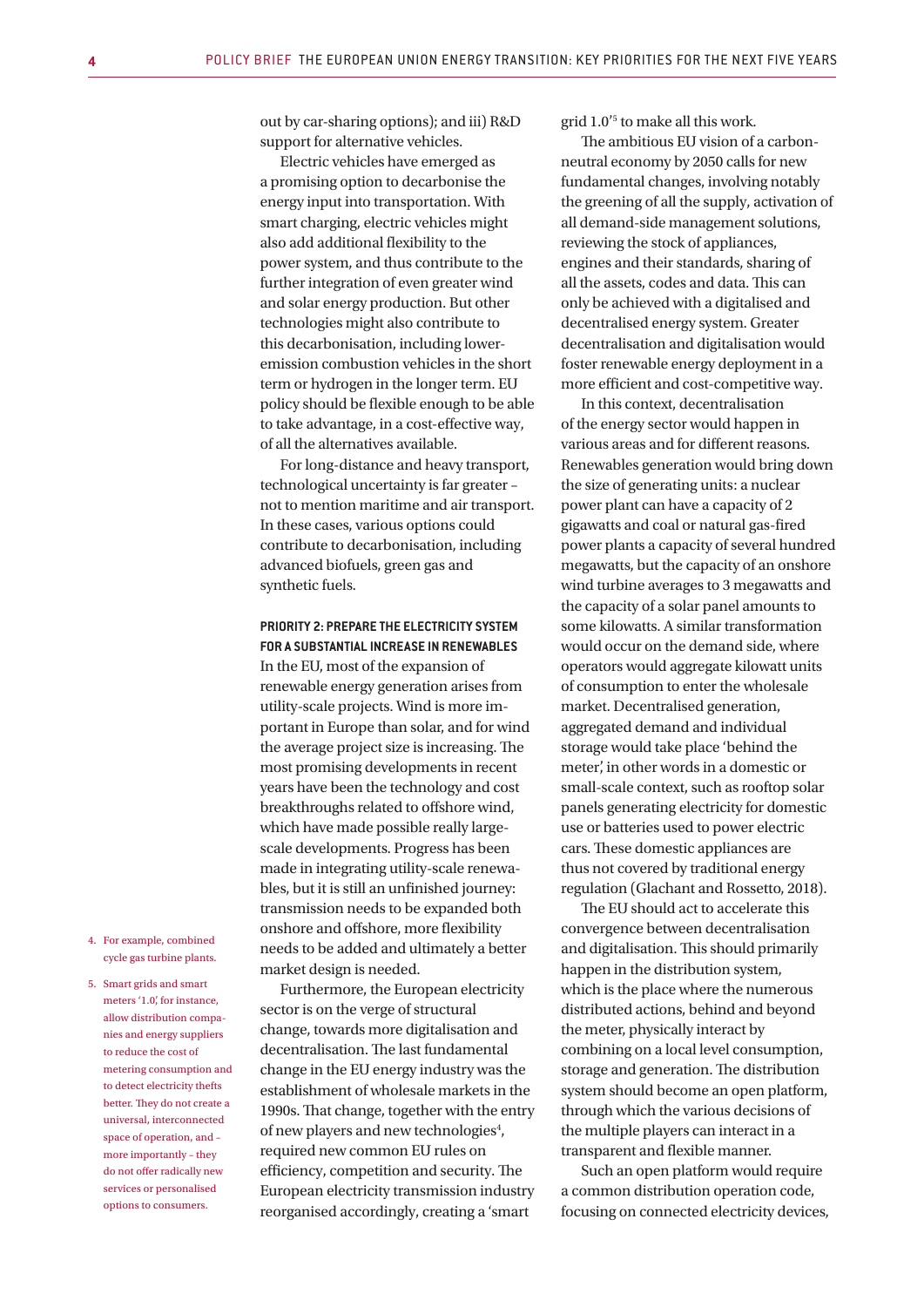to allow a more flexible flow of electricity. Secondly, it would need a framework for common data coding and sharing, offering protection from fragmentation, cyber threats or dominance abuse. A third layer would be the tariffs charged by the distribution platforms, but this might be left entirely to national legislation, with a safeguard in EU competition law against abuse of dominant position by any distribution platform.

As decentralisation and digitalisation accelerates, each European country would be free to pick the kind of industry arrangement it prefers to deliver the high EU decarbonisation target. The options would be: i) A takeover by the dominant tech companies (such as Google), which would become operators of national distribution platforms; ii) Transformation of the existing grid operators into digital companies; iii) A blossoming of start-ups that would reinvent the energy sector; iv) The growth of distributed solutions such as energy communities.

Whatever choice each member state makes, the EU will need to put in place a pan-European framework that establishes a coherent multi-level architecture for data exchange and power-flow operation. This will enable the proper interaction of transmission and distribution networks, microgrids and communities, smart buildings and the Internet of things (Schmitt, 2019).

#### **PRIORITY 3: STRENGTHEN THE EU'S COMPARATIVE ADVANTAGE IN LOW-CARBON TECHNOLOGIES**

The Paris Agreement should accelerate the global transition to a low-carbon economy. Global investment in low-carbon technology sectors – driven by investment in renewable electricity generation – has increased substantially and this trend is likely to continue. The strengthening of the EU's comparative advantage in low-carbon technologies would provide future job and growth opportunities. To achieve the EU's energy and climate policy targets, a wide range of low-carbon innovation is needed in different sectors including electricity, heat and cooling, transportation (see priority 1), the built environment and energy-intensive industrial sectors including iron and steel, metals, cement, pulp and paper and chemicals. Compared to the rest of the world, the EU is highly specialised in research and innovation in renewables and energy efficiency in buildings, and has increased its specialisation in renewable fuels, bioenergy, batteries and e-mobility (Zachmann and Kalcik, 2018).

A country's competitive advantage in a particular sector often coincides with an R&D specialisation in the same area. For example, countries that specialise in patenting in a certain low-carbon sector are also specialised in exporting in this sector. A number of factors can drive such R&D specialisation, including policy factors such as 'technology-push' measures including innovation subsidies, and 'demand-pull' measures including public procurement. Factors such as path dependencies also play an important role for both clean and dirty technologies. Past developments are less important for immature technologies and there is therefore an opportunity to shape the comparative advantage of many early stage low-carbon technologies. The major benefits associated with low-carbon innovation justify support throughout the innovation process from research to development and to deployment.

Public funding is particularly important in early stages of the innovation cycle. Public investment in low-carbon research and innovation and private investment (which accounts for about 80 percent of total expenditure) increased substantially in the last decade. This led to an overall increase in low-carbon technology patents (International Renewable Energy Agency, 2019). However, there are substantial differences between the sectors: private investment in the EU focuses mainly on batteries and e-mobility, renewable energy technologies and energy efficiency in industry. Renewable fuels and integrated and flexible energy systems attract larger shares of public investment. There is practically no EU research and innovation investment in energy efficiency in buildings, in carbon capture and storage or in the decarbonisation of industrial processes, even though these are potential game changers necessary for deep decarbonisation in the coming decades and thus should be R&I priorities.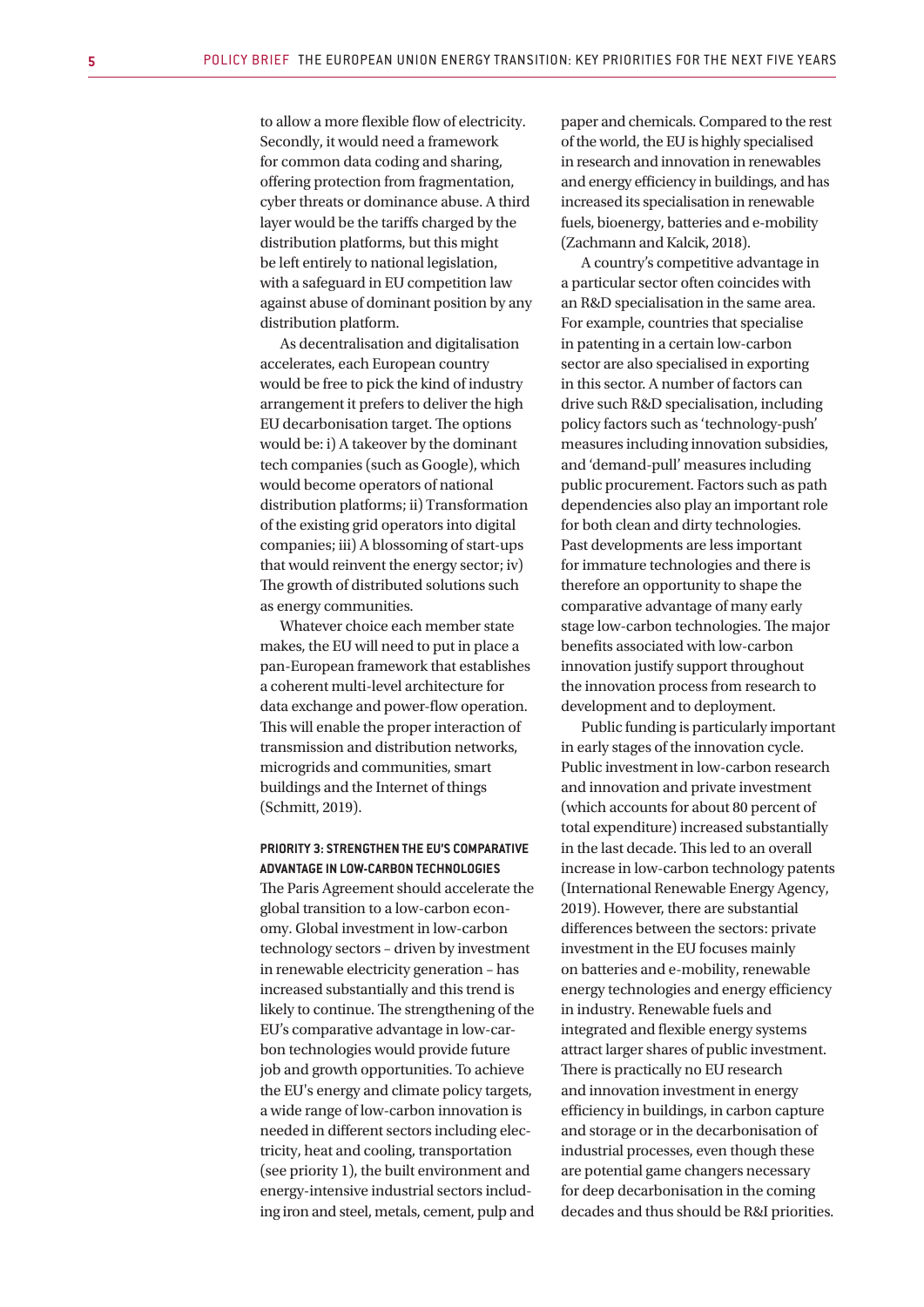It should be noted that it is mainly applied research done outside universities and national laboratories that is responsible for technology development in energy efficiency. Energy efficiency patents are positively associated with other non-energy innovations, and so general policies to promote innovation will also foster energy conservation inventions (Rexhäuser and Löschel, 2015).

Other examples for strategic R&D are potential breakthroughs in electrochemical or alternative storage technologies, the hydrogen economy or carbon capture and utilisation. A smart low-carbon transformation with low regulatory uncertainty and ambitious goals would increase the EU's competitiveness in the global marketplace. As well as basic research into immature technologies, learning-by-doing of nearcommercial technologies can substantially drive down technology costs. Clear and stable market signals such as a minimum price on carbon that increases over time in all sectors of the EU economy will accelerate the deployment of these technologies. Renewable support schemes that focus on market integration of renewable energy generation would foster more flexible energy systems. Standards are essential for developing smart and flexible grid systems in the EU.

## **PRIORITY 4: FOSTER THE DECARBONISATION OF INDUSTRY AND BUILDINGS**

Industry currently produces 25 percent of Europe's GHG emissions (European Environment Agency, 2018b), and is subject to the EU emissions trading system (ETS) and thus exposed to a carbon price. This, together with the fact that industry is generally considered the most energy-efficient sector, has led to no particular policies being proposed beyond carbon trading for the decarbonisation of industry. However, there are four elements that would justify a more active stance: i) Industry does not feel the full impact of the carbon price because of the protective measures devised by the EU to prevent loss of competitiveness. Many industrial sectors still receive free carbon allowances; ii) The EU would like to see growth in the manufacturing sector; iii) When it comes to full decarbonisa-

tion, industry faces many more technical challenges than other sectors, in particular in relation to process emissions (that is, emissions not associated with energy use); iv) The circular economy will also induce a significant move in the EU industrial sector towards more recycling, which might be used also as a lever for decarbonisation.

Therefore, stronger policies are needed to promote the long-term decarbonisation of industry in Europe. Priority should be given to the following: i) Enhance recycling of materials, through the extension of the ecodesign directive (2009/125/ EC), which should include stronger requirements for products to be more durable, repairable and easily recyclable; and by adding to producers' responsibility for the management of their end-of-life products; ii) Create markets for climatefriendly options: guaranteeing carbon prices for selected industrial processes; increasing green public procurement (using shadow carbon prices when evaluating offers, or setting limits on carbon intensity), harmonising labelling; or setting embedded carbon consumption taxes; iii) Create investment incentives while ensuring carbon leakage protection by spreading carbon pricing globally, adjusting carbon prices at the border and abandoning free allowance allocation, and applying consumption charges.

The building sector is generally regarded as difficult to decarbonise, notably because energy efficiency ambitions have proved challenging to achieve (European Commission, 2017). In this sector, similarly to transport, a robust energy efficiency effort will be the foundation of decarbonisation, with efforts led by the energy performance of buildings directive (2010/31/EU). For new buildings, Europe already has strong efficiency standards and performance is improving. Unfortunately, because of the slow turnover of the building stock, this is unlikely to be sufficient (Buildings Performance Institute Europe, 2018). The refurbishment rate of existing buildings needs to be scaled up by at least a factor of two and the average refurbishment needs to deliver deeper energy demand reductions. This will require a combination of efficiency standards, targeted financing policies and cooperation between central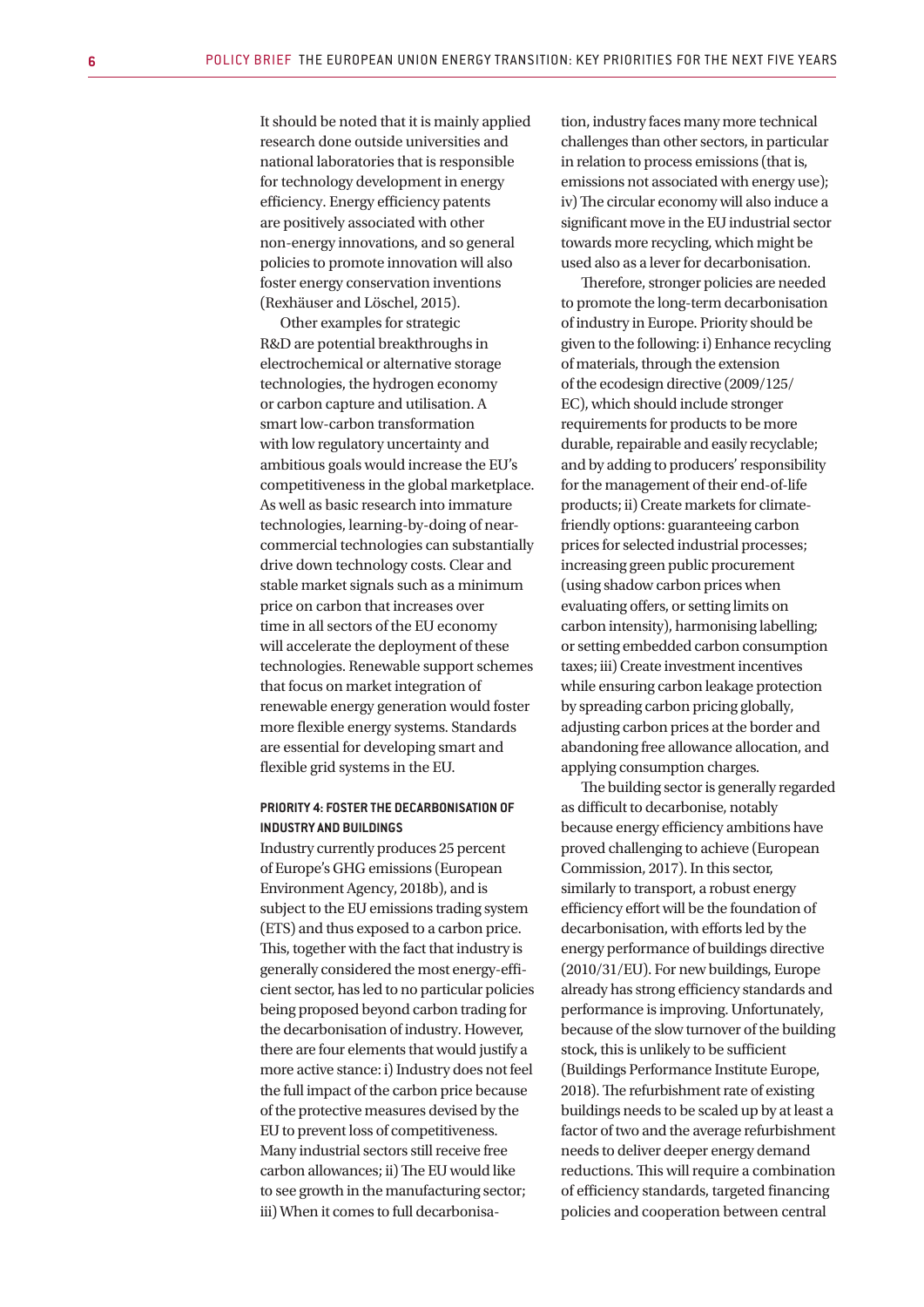and municipal governments.

## **3 KEY ACTIONS FOR THE NEW EU COMMISSIONERS AND LAWMAKERS**

The members of the European Parliament and European Commission who will start their mandates in 2019 have the historical task of unleashing the deeper transformation of the EU energy system in line with the Paris Agreement, while seizing the economic and industrial opportunities of this transformation and developing an EU approach to energy competitiveness and security. To summarise, we propose four key actions to move forward.

## **KEY MEASURES TO DECARBONISE THE TRANSPORT SECTOR**

Replace the kilometres travelled by road vehicles by putting in place economic incentives such as congestion charges, public infrastructure investment in railways and urban public transport, while also refocusing urban planning and development licencing on sustainability. Promote the use of clean vehicles through a combination of stricter emissions standards and gradual increases in road fuel taxes to internalise fully the environmental costs of road transport. This notably implies increasing fuel taxes and car registration taxes for polluting vehicles. Other externalities including congestion and accidents also need to be addressed. To ensure social acceptability, targeted subsidies should be put in place to support low-income consumers in the transition. The EU and its members must work more on fairness and social acceptance in an accelerated transition, and should carefully study the positive results coming from field experiments and best practices, such the Copenhagen or Amsterdam smart city plans.

## **KEY MEASURES TO PREPARE THE ELECTRICITY SYSTEM FOR A SUBSTANTIAL INCREASE IN RENEWABLES**

Accelerate the convergence between decentralisation and digitalisation, notably by transforming the energy distribution grid into an open platform, via which multiple players (for example, domestic

renewable energy producers, community renewable energy generators or storage provided by electric vehicles) could interact in a transparent and flexible manner. This can be started by defining a common distribution operation code and by creating a common data coding and sharing framework. The next step would be to create a pan-EU framework establishing a coherent multi-level architecture for data exchange and power-flow operation to enable the proper interaction of transmission and distribution networks, microgrids and smart buildings. This will help to further integrate utility-scale renewables, by expanding transmission both onshore and offshore, and by enhancing flexibility. The EU electricity market design should also be reformed, to make it fully supportive of a high renewables system.

## **KEY MEASURES TO STRENGTHEN THE EU'S COMPARATIVE ADVANTAGE IN LOW-CARBON TECHNOLOGIES**

Target public sector research and innovation funding at the early stages of the innovation cycle, notably in areas in which the EU has the potential to maintain or develop a comparative advantage – such as in renewables, energy efficiency in buildings, bioenergy, batteries and e-gas and e-liquids. Develop a predictable market environment for new low-carbon technologies to foster the emergence of a corresponding industrial ecosystem.

#### **KEY MEASURES TO FOSTER DECARBONISATION IN INDUSTRY AND BUILDINGS**

In industry, promote the recycling of materials, also by extending producers' responsibility for the management of their end-of-life products. Create lead markets for climate-friendly options by guaranteeing carbon prices for selected industrial processes, increasing green public procurement and harmonising labelling. In buildings, make robust energy efficiency efforts, notably through a combination of efficiency standards, targeted financing policies and cooperation between central and municipal governments.